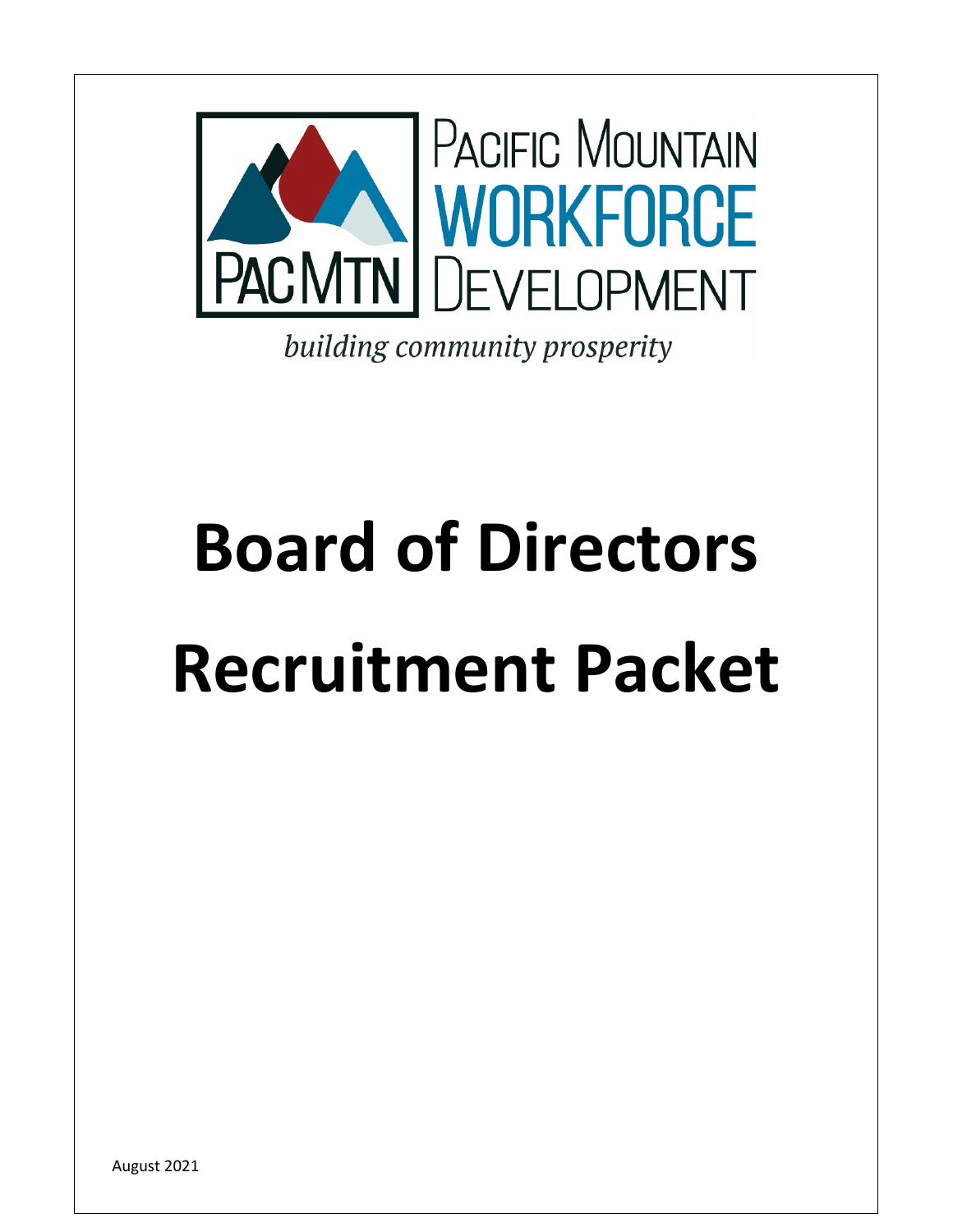# **Board of Directors Recruitment Packet**

# **Learn About PacMtn**

- Mission, Vision and Goals—*page 3*
- WDC Roles and Relationships—*page 4*
- PacMtn At a Glance—*pages 5-6*
- Industry Sector Information—*pages 6-8*
- Join the Board of Directors—*page 9*
- Recruitment Overview, Procedures, & Timeline—*pages 10-11*
- Board Member Job Description*—pages 11-12*
- Board Member Application Process—*page 13*
- Board Member Application*—pages 14-16*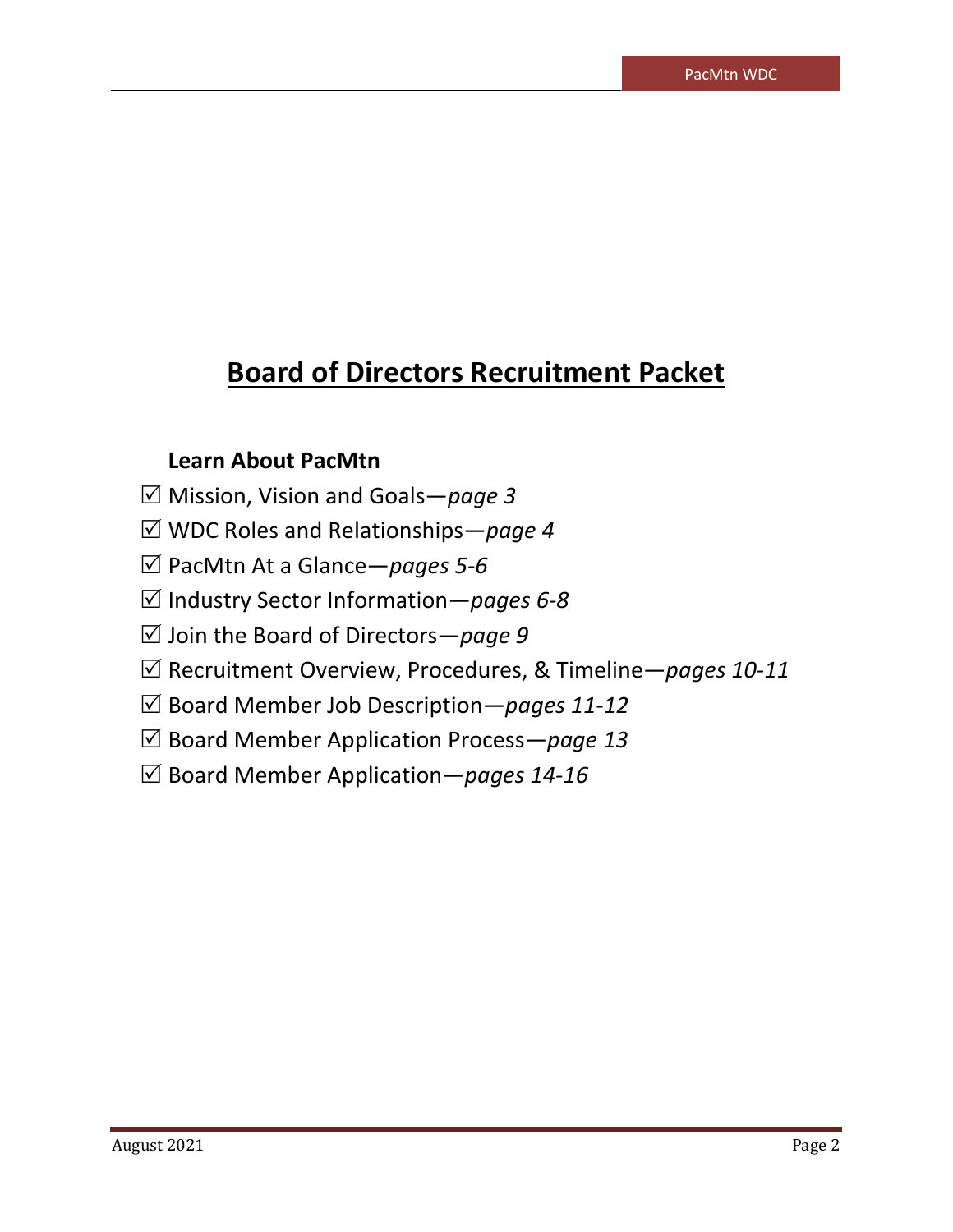# **Mission, Vision, & Values**

# *MISSION*

To lead dynamic regional workforce development that enhances economic success.

# *VISION*

PacMtn is a recognized leader providing workforce solutions in Grays Harbor, Lewis, Mason, Pacific and Thurston Counties.

# *VALUES*

The Pacific Mountain Workforce Development Council values are…

- $\star$  Customer emphasis that puts the public at the center of every decision and action
- $\star$  Regional efforts that span the five-county area, so that all counties are achieving economic success for the benefit of the region
- $\star$  Innovation and creativity as the backbone of progress and support of day-to-day activities
- **★** Diversity of thoughts, ideas and solutions achieved by honoring diverse perspectives
- $\star$  Integrity, honesty, openness, personal excellence, constructive self-assessment, continual self-improvement, and mutual respect as an organization and as individuals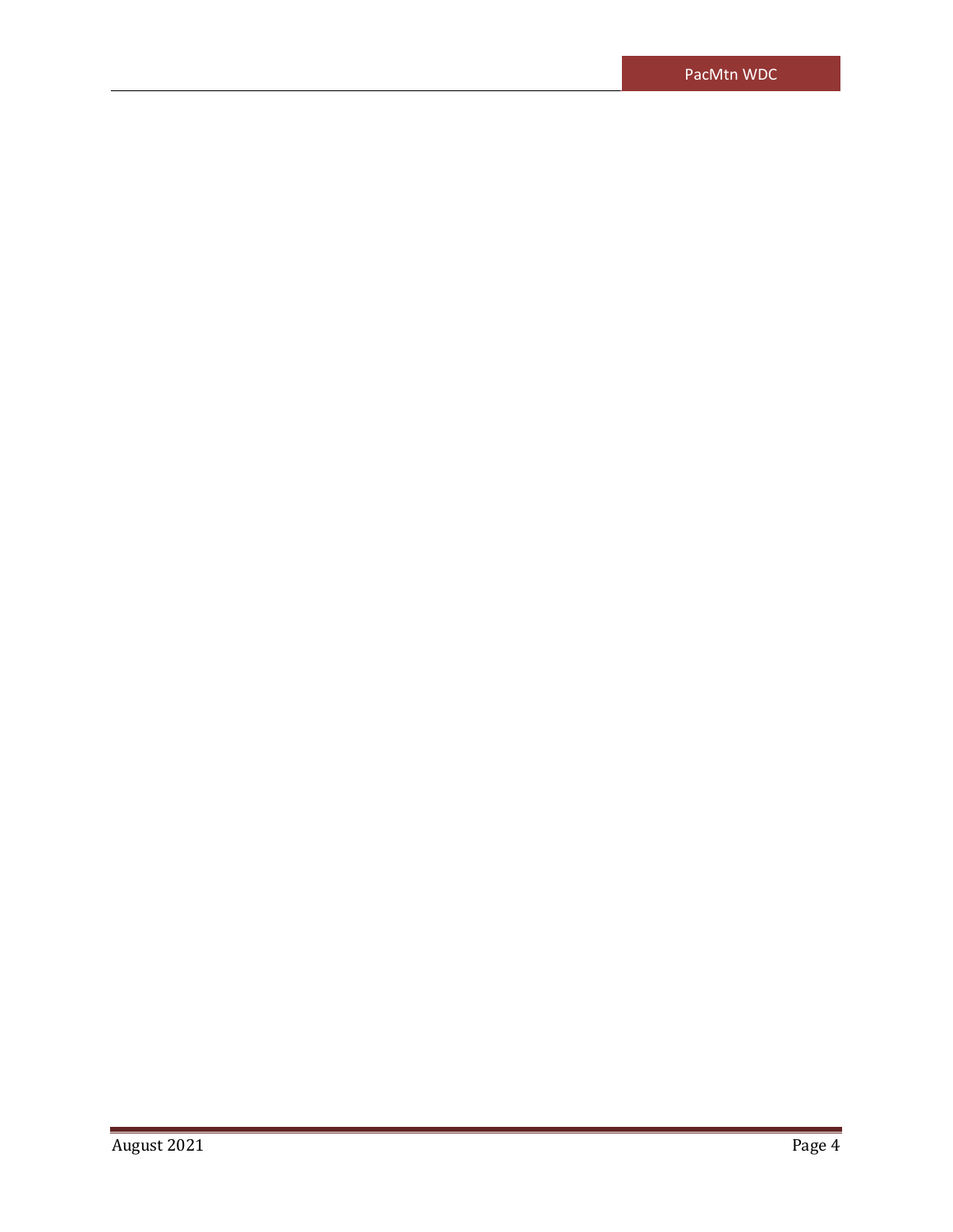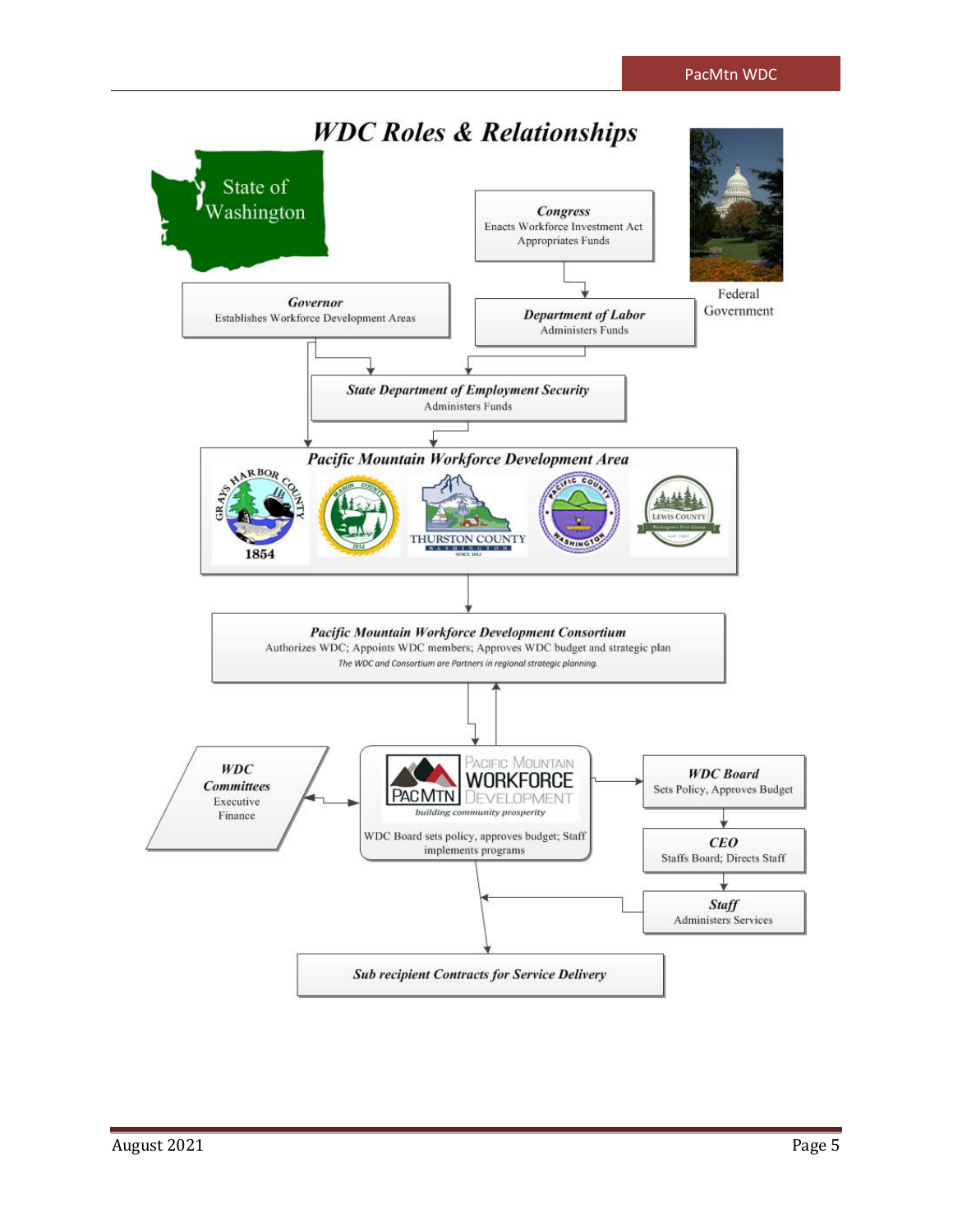# **What We Do**

Pacific Mountain Workforce Development Council (PacMtn) is the recognized convener of the region's workforce development efforts. The PacMtn Board of Directors, PacMtn Elected Official Consortium, and all staff are dedicated to a workforce system that supports businesses, regional industry sectors, and all level of employers and job seekers. We are developing a fully integrated system of services that is efficient at meeting the community and economic needs of the region.

### **Community Prosperity**

PacMtn oversees the local network of American Job Centers, called WorkSource. WorkSource is a demand-driven and integrated system of partners who share common goals. **Our WorkSource Centers are a focal point for developing community prosperity, one job seeker and one employer at a time**. Each WorkSource is committed to being a community resource and providing excellent customer service.

### **Labor Market and Business Employment Needs**

PacMtn is a hub for gathering and disseminating information about the area's labor market and business employment needs. We convene groups of businesses and partners to guide collaborations with training providers and fund innovative solutions for today's workforce challenges. Learn mor[e here.](https://pacmtn.org/regional-sectors/)

### **Creating Pipelines**

By building strategic alliances and designing innovative workforce solutions, we are creating a pipeline of skilled and talented workers prepared to meet the needs of local employers and the industries of tomorrow. Targeted employment services help job seekers explore career pathways, update skills, and gain work-related training – increasing employability, retention, and long-term earning potential. All of these efforts culminate into an integrated system that supports regional employers by supplying them with the skilled workers.

### **Regional WIOA Administrator**

In 2014, President Barack Obama signed the Workforce Innovation and Opportunity Act (WIOA) into law as the first major reform of the public workforce system in 15 years. This law creates a more streamlined workforce training and employment delivery system that seeks to increase business prosperity by supplying highly-skilled workers. The focus on business, industry, and the health of our local economy will promote economic success for individuals and our communities. At the local level, PacMtn directs program activities driven by WIOA funding.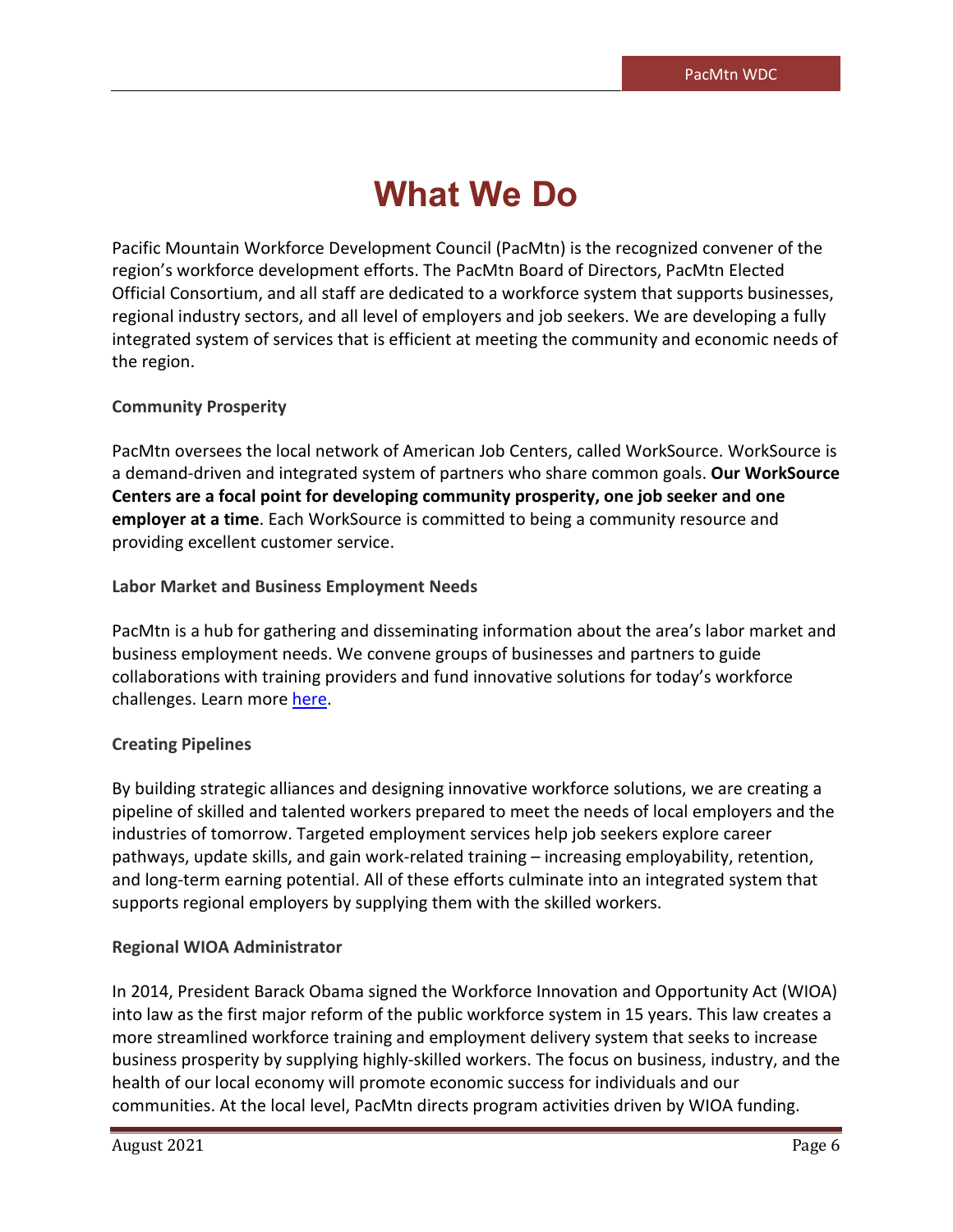# **Industry Cluster & Sector Information**

In 2019 PacMtn updated the 2012 Targeted Cluster Identification & Strategic Alignment Report.

[https://pacmtn.org/wp-content/uploads/2020/04/PacMtn\\_Industry-Cluster\\_Report\\_Review-Final\\_12-6-](https://pacmtn.org/wp-content/uploads/2020/04/PacMtn_Industry-Cluster_Report_Review-Final_12-6-19-1.pdf) [19-1.pdf](https://pacmtn.org/wp-content/uploads/2020/04/PacMtn_Industry-Cluster_Report_Review-Final_12-6-19-1.pdf)



# **PacMtn Workforce Development Council Industry Cluster and Emerging Sector Summary Update**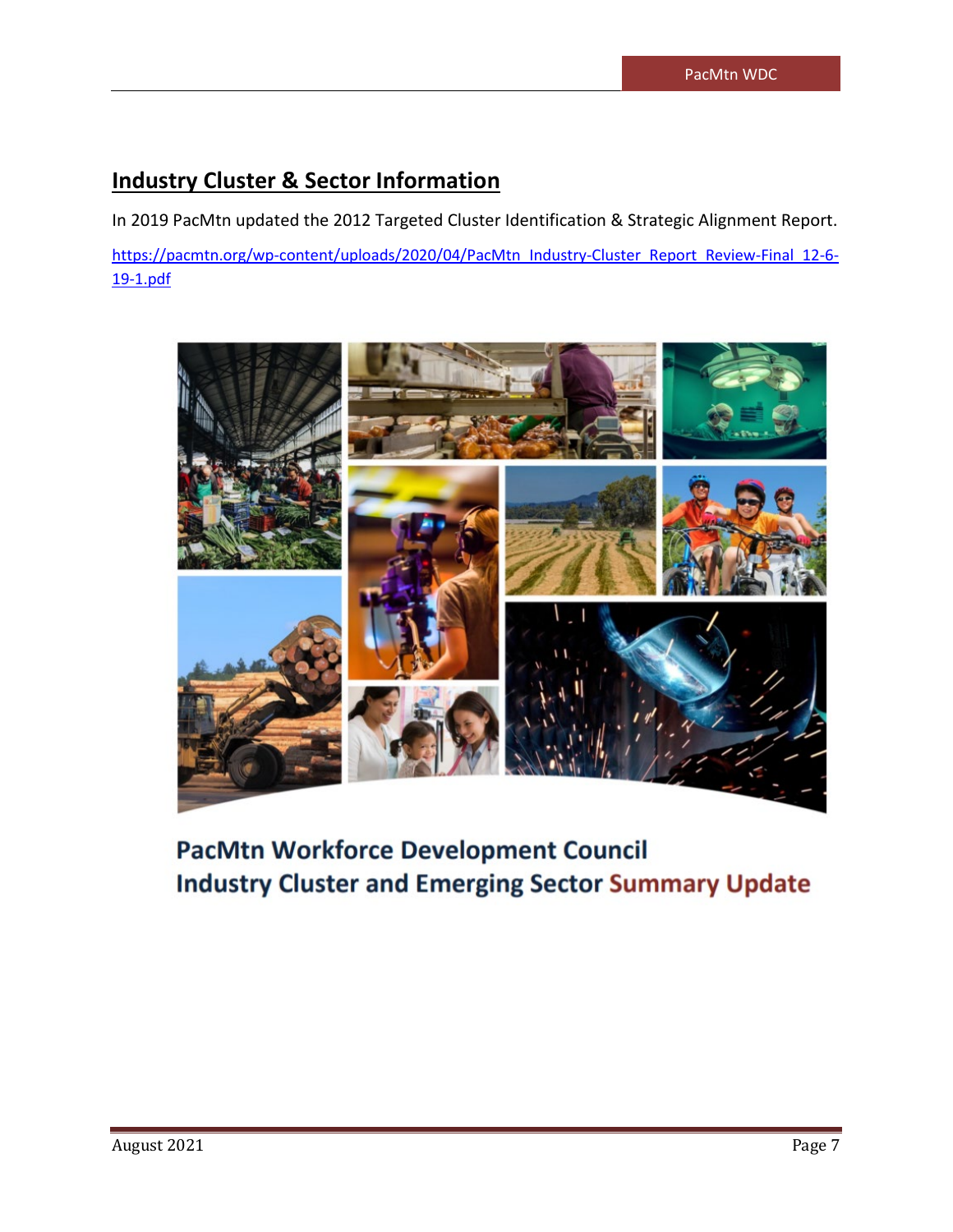The report continues a focus on primary industry clusters:

- $\star$  Food Production and Manufacturing
- ★ Wood Products and Paper Manufacturing
- $\star$  Health Care
- $\star$  Specialty Manufacturing and Logistics
- **★** IT/Telecommunications
- $\star$  Hospitality, Tourism and Recreation

### *Food Production*

Comprised of industries involved in agriculture production and fishing, as well as the transformation of livestock, agricultural products, and other consumable natural resources into products for immediate and final consumption. The cluster contains supply chain components ranging from agribusiness, transportation/distribution, and final consumption (e.g., supermarkets, restaurants, amusements parks, *etc.*).

### *Wood Products and Paper Manufacturing*

The core industries range from logging and sawmills to different types of wood manufacturing. Since logging and sawmills are represented within the core industries, the industrial inputs include the engineering and industrial machinery that go into the core industries. Purchasers and distributors include a wide variety of industries such as hospitals, which require a wide range of wood and paper products, and soft drink manufacturing, which primarily buy specific products like cardboard.

### *Health Care*

This cluster's core industries are involved in the development and manufacturing of health-care products, such as electro-medical products, as well as specialty and niche medical services, such as laboratories, diagnostic imaging, and kidney dialysis centers. Industries providing administrative and engineering services are represented in the industrial inputs, whereas medical facilities such as dentists play the role of purchasers and distributors.

### *Specialty Manufacturing and Logistics*

The core industries are comprised of activities focused on the production of value-add chemicals, such as basic inorganic and organic chemical manufacturing, as well as the production of various plastic products. This sector includes high performing transportation and warehousing industries (but not wholesale trade) not already included in other cluster arrays.

### *IT/Telecommunications*

Industries specializing in performing computer programming and data processing related services, including custom services, internet hosting, and other computer-related services, comprise the core industries. This sector is particularly entrepreneurial-focused, given the high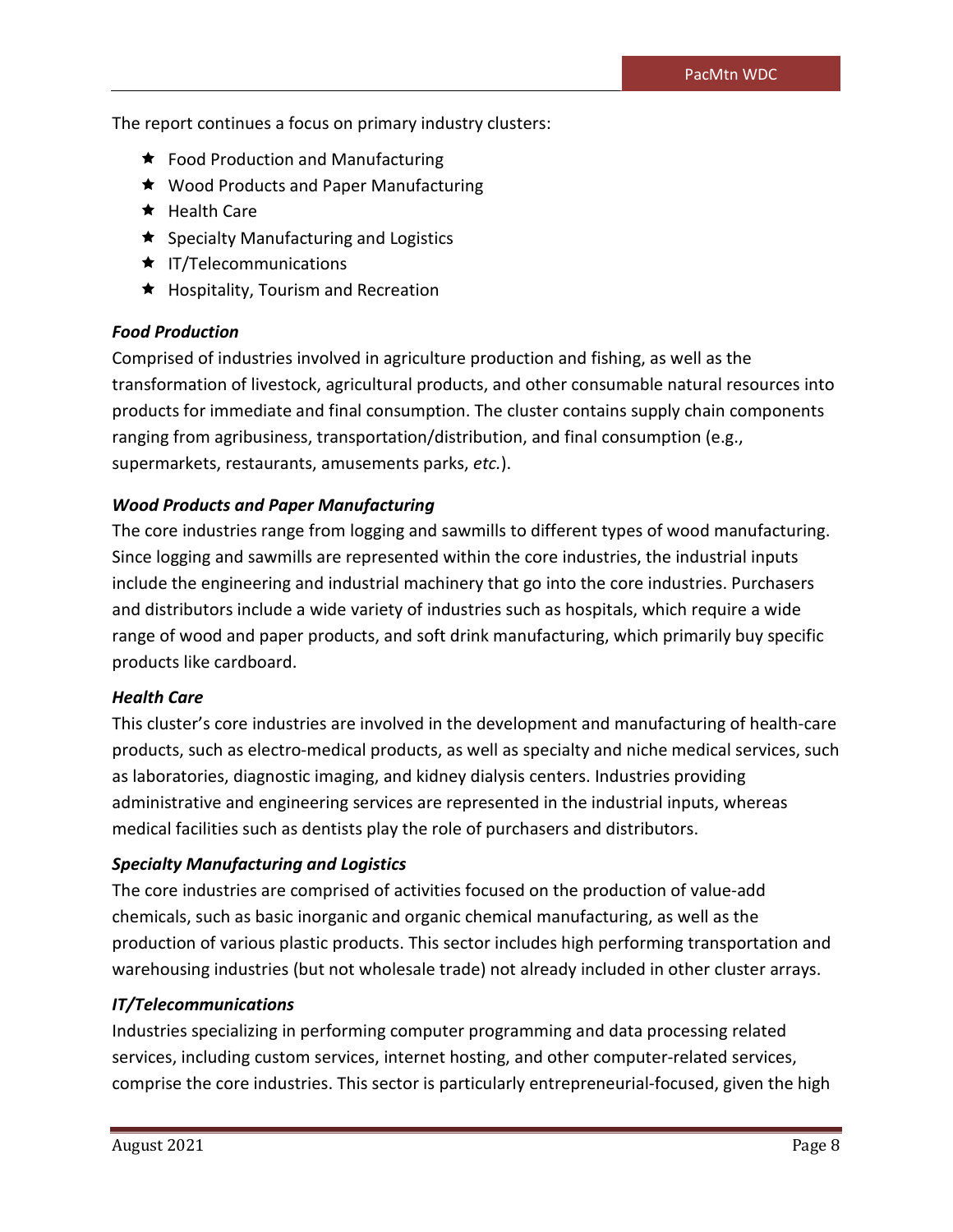number of proprietors and self-employed jobs. It includes motion picture and sound recording sector. Primary industrial inputs revolve around engineering, administrative, and other servicebased industries required by the core industries. The purchasers include a variety of industries that use the core industries' services.

### *Hospitality, Tourism and Recreation*

While one additional target cluster, tourism and recreation, was also studied, the leadership team opted to remove it from the regional strategies framework given the predominance of supply-chain industries compared to core industries, the lack of available data for significant tribal operations in the region, and the relatively unique form the industry takes in each part of the region. Recognizing its economic value in the region, participating economic development councils will continue to pursue development of arts, tourism and recreation industries as part of their individual work plans. Additionally, the Pacific Mountain Workforce Development Council recognizes tremendous workforce development opportunities with the tribal communities in the region. Using this document as the basis for dialogue, PMWDC hopes to build and enhance existing partnerships.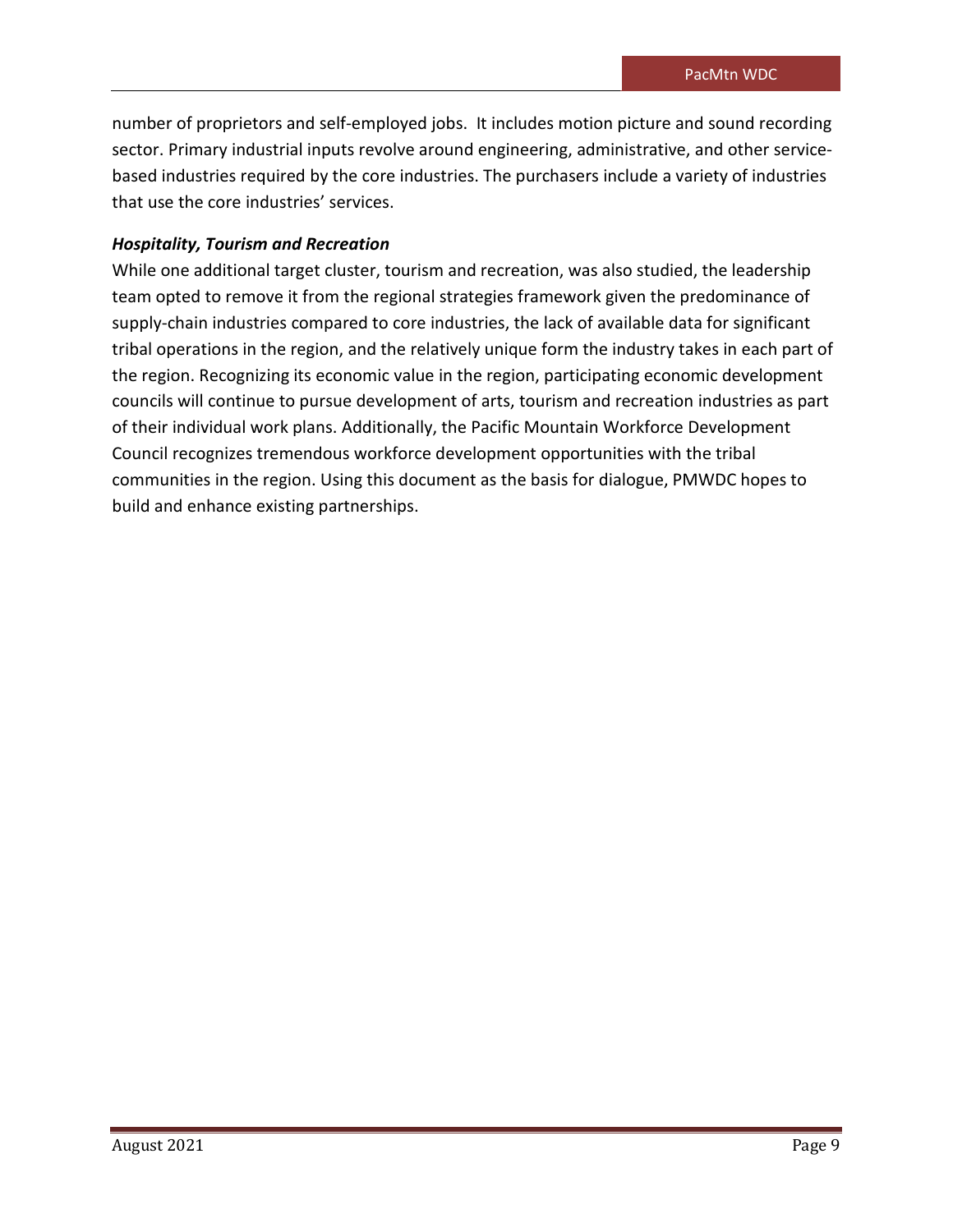# Join Us!



#### Dear Community Member:

We invite you to consider application for a board position with the Pacific Mountain Workforce Development Council. PacMtn is responsible for workforce development in the five county area of: Grays Harbor, Lewis, Pacific, Thurston and Mason Counties. The Board of Directors provides oversight to the operations of this \$13 mil+ organization and to the important strategic work to create a pipeline of skilled and talented workers who meet the needs of local employers. Pacific Mountain's workforce system relies on partnership and recognizes collective impact as the only way to accomplish the daunting workforce challenges of this region. PacMtn leads efforts and continues to evolve into a regional, strategically focused and demand driven system. We need business, labor and community members who care about this issue, who recognize the connection of workforce development to regional prosperity and who will dedicate their time and energy to accomplishing our mission. Learn more about PacMtn [@ www.pacmtn.org.](http://www.pacmtn.org/)

Please review the materials included and do not hesitate to call PacMtn offices 360-570-4240, if you have questions. Your attention and contribution to this effort is vitally important to our communities and the vitality of our local economies.

Sincerely,

Lisa Olsen Jacquelin Earley Elected Official Consortium Chair WDC Board Chair Pacific County Commissioner Sierra Pacific Industries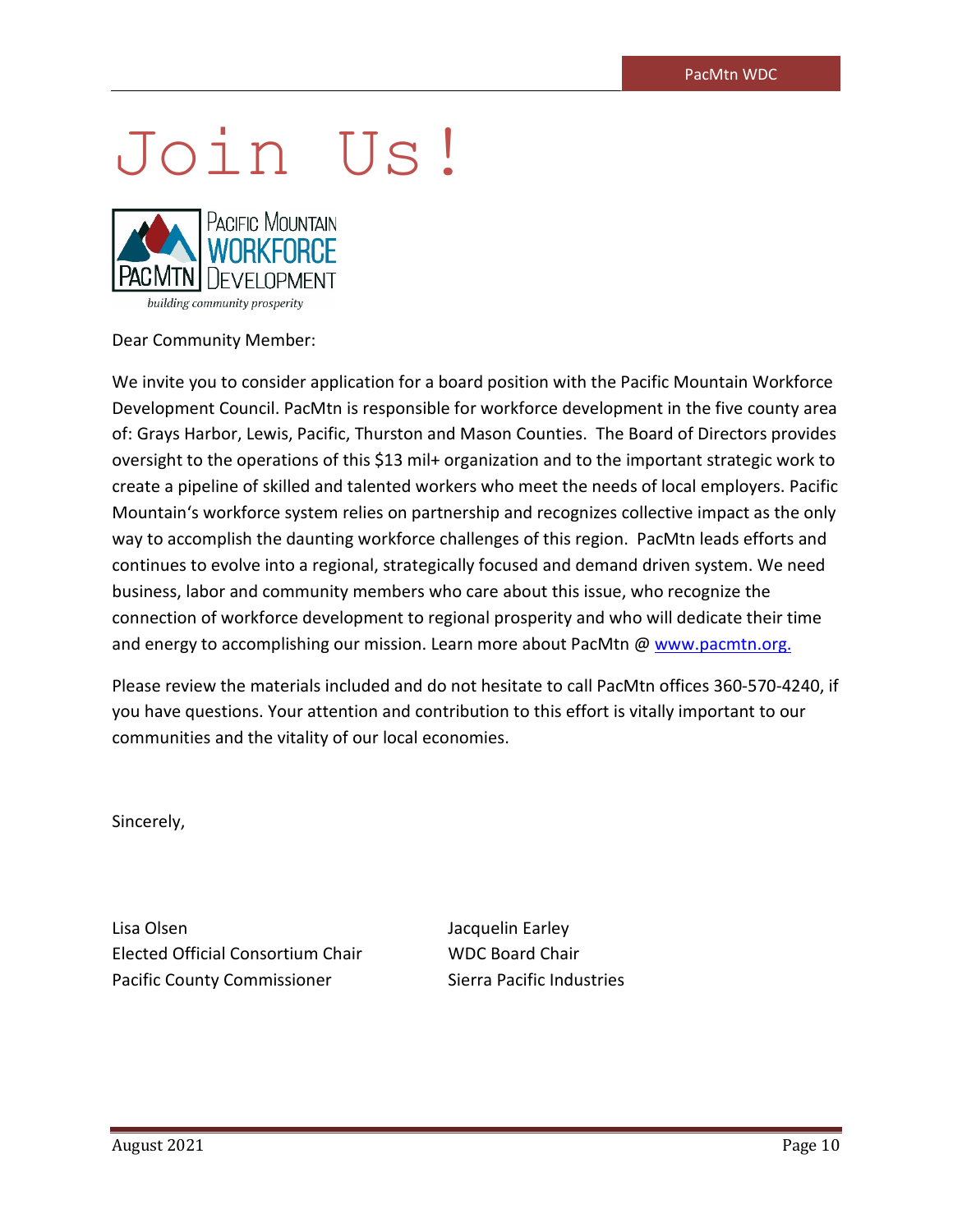# **Recruitment Overview, Procedures, & Timeline**

The members of the Board that represent PacMtn industry sectors are individuals with optimum policy making authority within the businesses, organizations, agencies and other entities. They *shall* represent diverse geographic areas within the local area.

### *Composition*

Fifteen members of the Board must be representatives of business large and small in the local area and may include private sector employers who represent them (i.e. trade/industry representatives, EDCs and chambers). *These members represent businesses, including small businesses that provide employment opportunities that, at a minimum, include high quality, work-relevant training and development in in-demand industry sectors or occupations in the local area.* Each of the County Commissions in PacMtn local workforce area will select and forward at least three business representatives who have been *nominated by local business and trade organizations.* 

An additional 11 required regional representatives are appointed for a particular expertise required to achieve the Workforce Innovation and Opportunity Acts intention, meet local needs and should include professionals who serve individuals with barriers to employment and/or eligible youth.

| <b>Business Representation (58%)</b> | 15 seats-3 from each County |
|--------------------------------------|-----------------------------|
| Required Regional Representation     | 11 seats - region wide      |
| I TOTAL                              | 26 seats                    |

### *Nomination*

All appointments will be made by the PacMtn Consortium. Nominations shall be received from:

- A. 3 business representatives per county —15 seats total
	- a. Recommended by each County Commission following nomination and consultation with local business organization and business trade associations
- B. 2 seats—Organized Labor
	- a. Nominated by Local Labor Federations and Organizations
- C. 1 Seat—Apprenticeship
	- a. Nominated by Local Labor Federations and Organizations
- D. 1 Seat—State Employment Services
	- a. Nominated by Employment Security Department Commissioner
- E. 1 Seat—Disabilities-based Employment/Training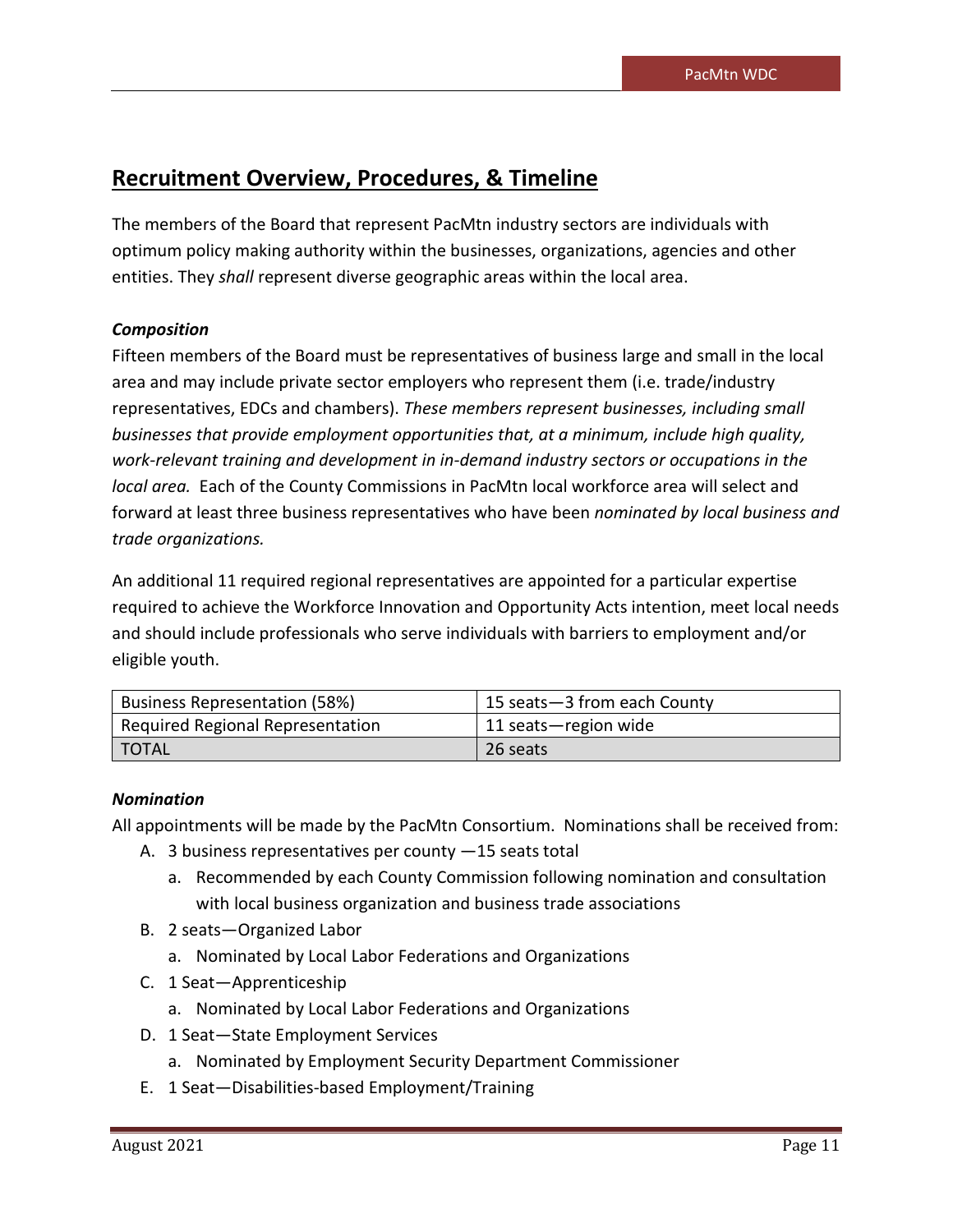- a. Nominated by Department of Vocational Rehabilitation Director
- F. 1 Seat—Adult Education and Literacy
	- a. Nominated by Local Adult and Basic Education Contractors
- G. 1 Seat—Postsecondary Higher Education
	- a. Nominated by Post-Secondary Presidents
- H. 1 Seat—K-12 Education
	- a. Nominated by Office of the Superintendent of Public Instruction, Education Service District 113, Superintendents Association, Principals Association
- I. 1 Seat—Department of Social and Health Services Economic Services Administration a. Nominated by DSHS Economic Services Assistant Secretary
- J. 2 Seats—Community Based Organizations and/or Tribes whose workforce mission aligns
	- a. Nominations are open from all of the above nominators and community based organizations that serve the specialized populations and expertise desired by the Board and Consortium

All nominations are received by PacMtn WDC Board Nomination Review Committee, appointed by the WDC Chair or alternatively by the Chief Executive, as the Board Chair directs. All nominations will be forwarded for consideration and appointment, as agreed by the Consortium.

# **Board Member Job Description**

The purpose of the Workforce Development Council (WDC) is to be the region's expert and leader in workforce development. The WDC is led by a dedicated group of labor, business and community leaders focused on the mission to build community prosperity. The Council will identify workforce issues and concerns and bring together the necessary assets to facilitate solutions that foster prosperity for the region, local business and industry, and residents. The WDC strategically plans and deploys workforce solutions and resources for the advancement of region's economy. The WDC gathers and disseminates information about the area's labor market and businesses' employment needs; builds a strong area-wide workforce development system of partners; convenes groups of businesses, training providers, and other organizations to develop solutions for workforce challenges; and oversees the local network of America's Job Centers, called WorkSource in Washington State. Board Members are appointed by the PacMtn Consortium and will report semi-annually to the County Commissioners and/or at the request of the Commissioner.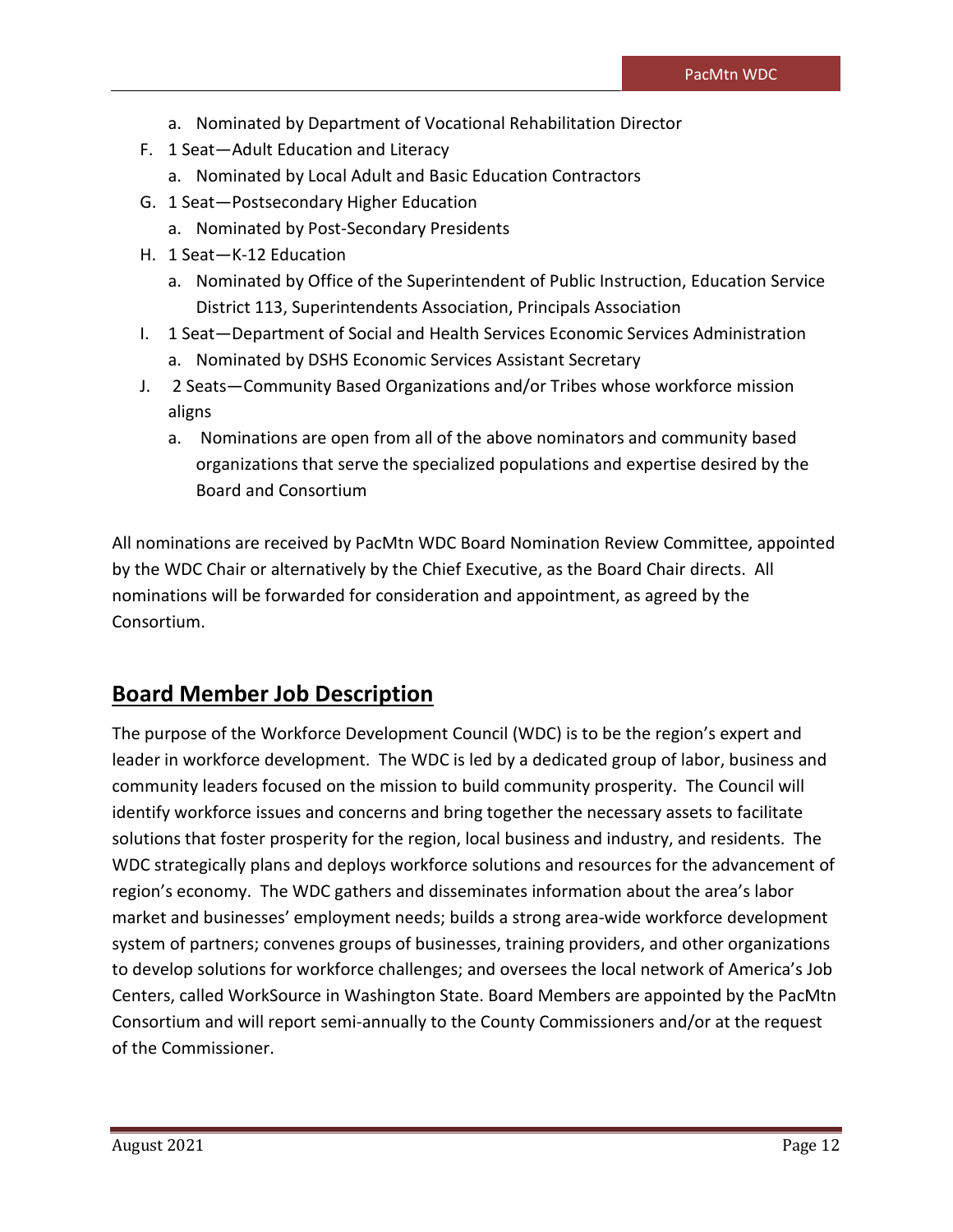### *Qualifications*

- 1. Desire to make a positive contribution to the regional economy by helping shape a workforce development system that meets the needs of employers and individuals.
- 2. Willing to devote time and talent to work with other Board members, staff, businesses, public officials, and public and private sector partner organizations to achieve PacMtn's mission to enhance the quality of the workforce.
- 3. Demonstrated team player committed to creating and contributing to a positive environment
- 4. Employed as a senior-level decision-maker in your organization and willing to think about the region as a whole--not just the interest of your business and organization.
- 5. Conducts oneself with the highest levels of professionalism as a thought leader and visionary, respected in their communities
- 6. Community minded individual with demonstrated interest and capacity to enhance and expand the credibility of the workforce system and its partnerships.
- 7. Business Representatives:
	- a. Represent all sizes of business and industry with adequate employees to understand labor force needs/issues;
	- b. Clearly understand the need for a well trained workforce and the workforce skills needed by 21<sup>st</sup> century employees
	- c. Stand ready to represent a whole industry (cluster/sector), with credibility, knowledge and experience in that sector/cluster and to speak to regional industry trends and needs

### *Expectations*

- 1. Attend 75% of scheduled Board and assigned committee meetings.
- 2. Join and actively participate in at least one standing committee of the Board.
- 3. Notify the Board chair or the executive director when you are unable to attend meetings.
- 4. Act as an ambassador of the workforce system in community and business groups in which you are involved.
- 5. Utilize, to the greatest extent possible, the business and partner resources of the local WorkSource.
- 6. Educate yourself and remain updated on current and contemporary workforce issues and PacMtn activities.
- 7. Be prepared for Board meetings by staying informed about Board matters, reviewing materials sent in advance of the meetings.
- 8. Get to know and respect other Board members, building collegial relationships that contribute to effective decision making.
- 9. Act and vote on behalf of the long term interests of the regional labor force, employers and the community and not on the interest of a single constituency.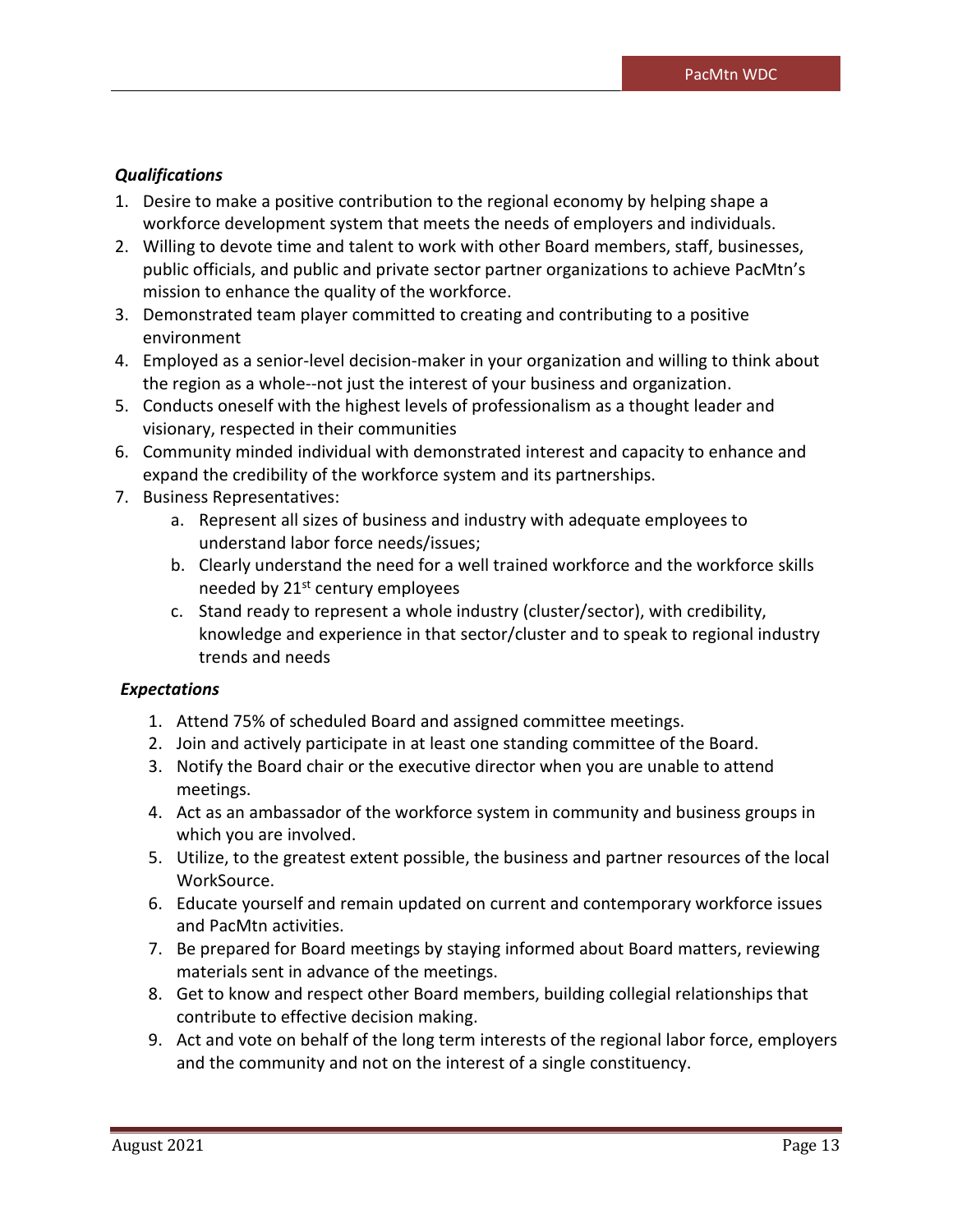- 10. Avoid conflicts of interest. If a conflict on a particular issue is unavoidable, disclose the conflict and follow Board policies for removing oneself from discussion and/or vote on that issue.
- 11. Understand and observe the respective roles of the WDC, Board staff, the One-Stop Operator, service providers and the Chief Elected Officials.
- 12. During Board meetings focus on policy elements, operating at the 30,000 foot level, not in the staff level details.

Complete description of duties and responsibilities can be found at: <http://www.pacmtn.org/board-members/>

### *Time Requirements*

- 1. The Board meets monthly with meetings normally lasting from two to four hours. To accommodate schedules and the vast travel distances of this region participation through on-line or teleconference meetings are encouraged. Upon request travel expenses will be reimbursed.
- 2. Committees generally meet monthly, with some variance upon needs as determined by the Chair, specific projects and desired deliverables.
- 3. Members are encouraged to perform ambassador duties as part of their regular job functions and through existing professional networks.
- 4. Individuals are appointed into two, three or four year terms, as designated by the PacMtn Consortium.

### *Board Committee Work*

Pursuant to the Federal Workforce Innovation and Opportunity Act H.R. 803 the Board may designate and direct the activities of standing committees to provide information and to assist the local Board in carrying out required activities. All standing committees shall be chaired by a member of the Board and may include other members of the Board, and other interested community stakeholders and subject matter experts appointed by the Board. Committees and Taskforces must be chartered and accepted by a vote of the full Board.

Proposed PacMtn Committees and Taskforces :

- 1. Executive Finance Committee comprised of the WDC Board Chair, Incoming Chair, Vice Chair, Secretary/Treasurer, Immediate Past Chair and chairs of all Taskforces and assigned Committees. Should all counties not be represented in this group a Member at Large will be added until such time as all counties are represented.
- 2. Youth Services Taskforce responsible for oversight of youth services and initiatives.
- 3. One Stop and Program Operations Taskforce responsible for oversight of the One Stop System, and activities related to service delivery and programs.
- 4. Special and Targeted Populations Taskforce- responsible for oversight of planning and programming related to people with disabilities and other populations for which the Board desires specific and focused attention.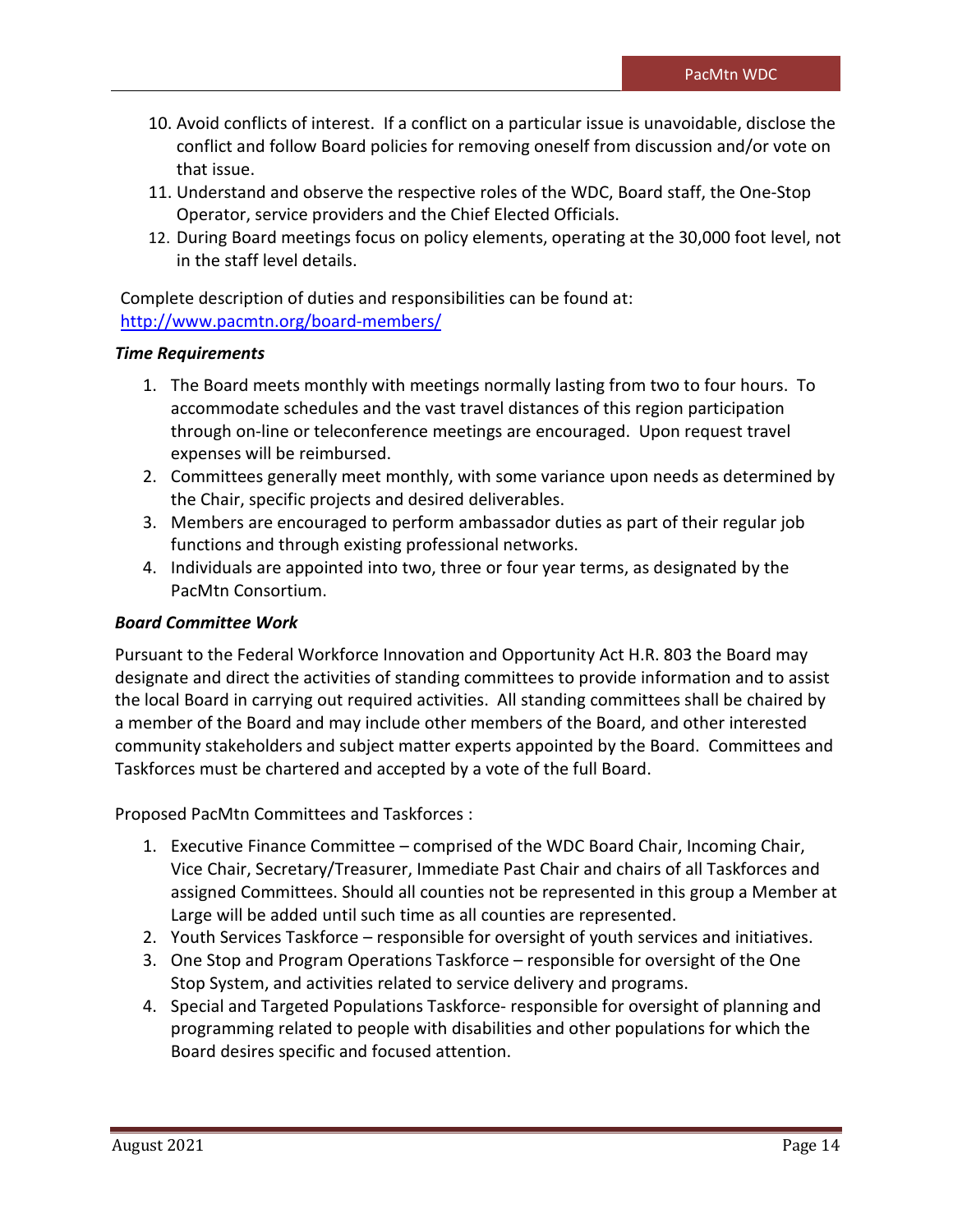5. Industry Sector and Employer Services Taskforce- responsible for oversight of the initiatives specific to industry and employer services. They are also directly sought for matters related to One-Stop, Program and Special Populations.

### *Code of Conduct & Conflict of Interest*

The Workforce Innovation and Opportunity Act, Section 107(h) Conflict of Interest states that a member of a local Board, or a member of a standing committee, may not:

- 1. vote on a matter under consideration by the local Board;
	- a. regarding the provision of services by such member (or by an entity that such member represents); or
	- b. that would provide direct financial benefit to such a member or the immediate family of such member; or
- 2. engage in any other activity determined by the Governor to constitute a conflict of interest as specified in the State plan.

PacMtn Code of Conduct/Conflict of Interest Policy: [http://www.pacmtn.org/wp](http://www.pacmtn.org/wp-content/uploads/110-R2_Code_of_Conduct_ContactNameChange.pdf)[content/uploads/110-R2\\_Code\\_of\\_Conduct\\_ContactNameChange.pdf](http://www.pacmtn.org/wp-content/uploads/110-R2_Code_of_Conduct_ContactNameChange.pdf)

# **Board Member Application & Process**

- $\boxtimes$  Nominee fills out board member application
- $\boxtimes$  Nominating body prepares nomination letter
	- Nomination letter should be on organization letterhead and signed by nominator
	- Nomination letters should include a brief biography of nominee and address the nominee's skills, background, and interest in serving on the board.
- $\boxtimes$  Nominator or Nominee sends complete application (application and nomination letter) to:
	- [CEO@pacmtn.org](mailto:CEO@pacmtn.org)
	- **Email Subject: PacMtn Board Member Nomination**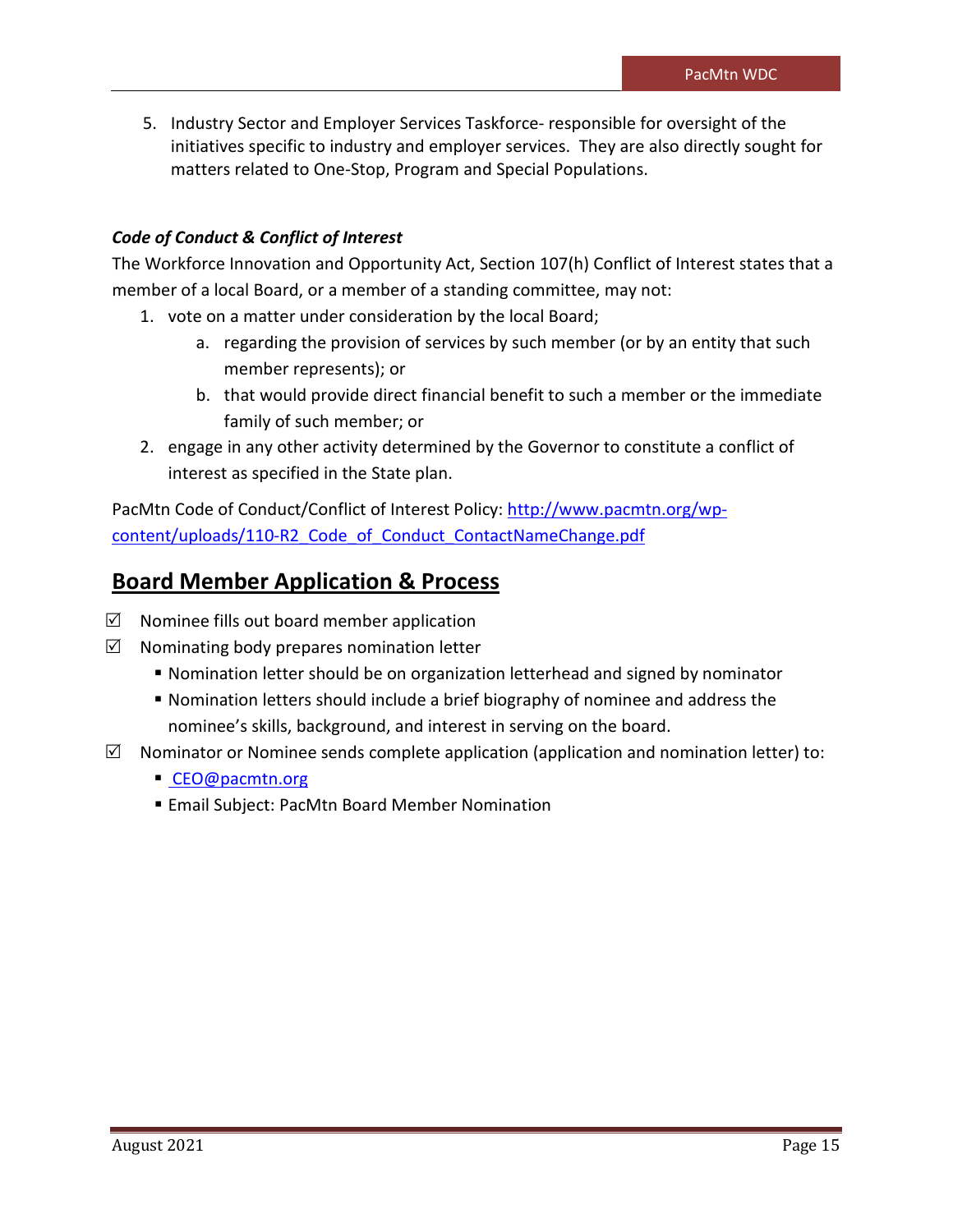# **Board Member Application**<br>
MORKFORCE



| <b>First Name:</b> |         | Last Name:             |      |
|--------------------|---------|------------------------|------|
| <b>Address:</b>    |         |                        |      |
| City:              | County: |                        | Zip: |
| Email:             |         | Phone:                 |      |
| Employer:          |         | <b>Position Title:</b> |      |

# Representation

|                          | <b>Business/Private</b>                       |  |  |         |  |                   |  |  |
|--------------------------|-----------------------------------------------|--|--|---------|--|-------------------|--|--|
|                          | Industry:                                     |  |  |         |  |                   |  |  |
| $\mathbf{I}$             |                                               |  |  |         |  | <b>Number of</b>  |  |  |
|                          | County:                                       |  |  | Sector: |  | <b>Employees:</b> |  |  |
| n.                       | <b>Organized Labor:</b>                       |  |  |         |  |                   |  |  |
| П                        | Apprenticeship:                               |  |  |         |  |                   |  |  |
| $\overline{\phantom{0}}$ | <b>State Employment Services:</b>             |  |  |         |  |                   |  |  |
|                          | <b>Disability-Based Employment/Training:</b>  |  |  |         |  |                   |  |  |
| ₽                        | <b>Adult Education and Literacy:</b>          |  |  |         |  |                   |  |  |
|                          | <b>Post-Secondary Higher Education:</b>       |  |  |         |  |                   |  |  |
| П                        | <b>K-12 Education:</b>                        |  |  |         |  |                   |  |  |
|                          | <b>DSHS-Economic Services Administration:</b> |  |  |         |  |                   |  |  |
|                          | <b>Community Based Organization:</b>          |  |  |         |  |                   |  |  |
|                          | <b>Tribal Entity:</b>                         |  |  |         |  |                   |  |  |